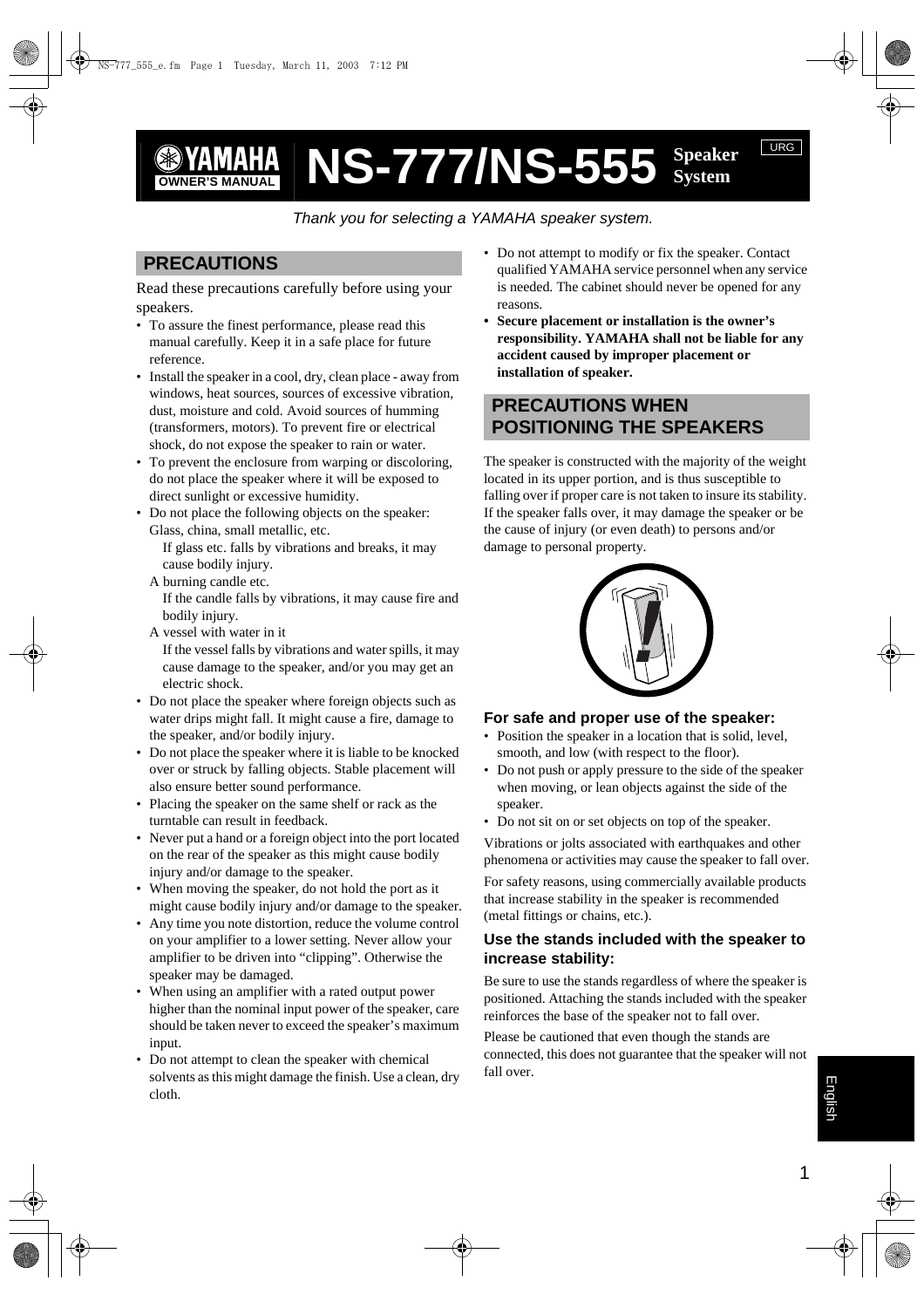# **ATTACHING THE STANDS**

When placing the speakers, be sure to use the stands to increase stability.



**Note**

.

The provided stands are in two types. Two stands are for the right side and others are for the left side. Attach each stand to the proper position on the bottom of the speaker by following the figure below.

#### View from the bottom of the speaker



Use the 8 specified holes located on the base of the speaker.

## **Procedure:**

 $(1)$  First, put the screw through the washer, then through the inner hole of the stand, and screw it into the outside hole of the speaker. Do not tighten too much at this point.



- 2 Put a screw through the outer hole on the stand, and screw it into the other hole on the base of the speaker.
- 3 Tighten both of the screws firmly.
- 4 Attach a pad to the bottom of the end portion of the stand.
- 5 Attach the other stands to the other corners of the base of the speaker in the same way and confirm that all 4 stands have been firmly attached.



#### **Note**

Be carefull not to apply force to the side of the speaker, otherwise the speaker may fall causing damage to the speaker or personal injury.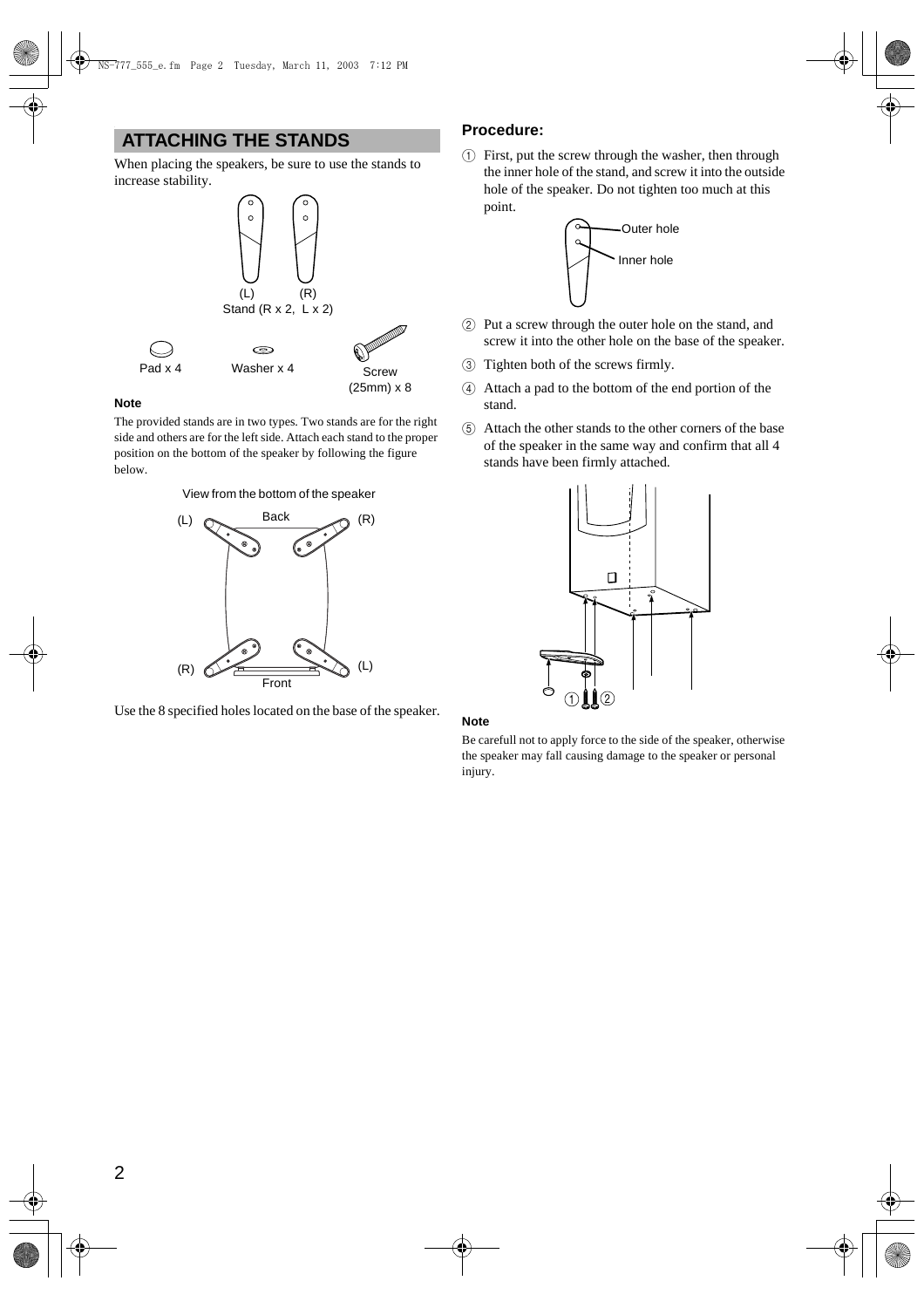# **CONNECTIONS TO YOUR AMPLIFIER**

**This speaker system is capable of standard connections and bi-wired connections. Before making connections, make sure that the amplifier is switched off.**

# **[Standard Connection]**



# ■**CONNECTIONS**

- Connect the screw-type input terminals at the rear of the speaker to the speaker output terminals of the amplifier (or receiver) with the speaker cable.
- Connect the  $(+)$  terminals on the amplifier (or receiver) and the speaker using one side of the cable. Connect the (–) terminals on both components using the other side of the cable.
- Connect one speaker to the left (marked L) terminals of your amplifier, and another speaker to the right (marked R) terminals, making sure not to reverse the polarity (+, –). If one speaker is connected with reversed polarity, the sound will be unnatural and lack bass.

## **How to Connect:**

 $(1)$  Remove the insulation coating at the extremity of each speaker cable by twisting the coating off.



- 2 Loosen the terminal knob.
- 3 Insert the bare wire.
- 4 Tighten the knob and secure the cable. Test the firmness of the connection by pulling lightly on the cable at the terminal.

#### **Note**

Do not let the bare speaker wires touch each other to avoid damaging the speaker or the amplifier, or both of them.

# **Using a Banana Plug**

Banana Plug



- **1** Remove the speaker terminal cover by gently pulling it toward you.
- **2** Tighten the terminal knob.
- **3** Simply insert the banana plug into the terminal.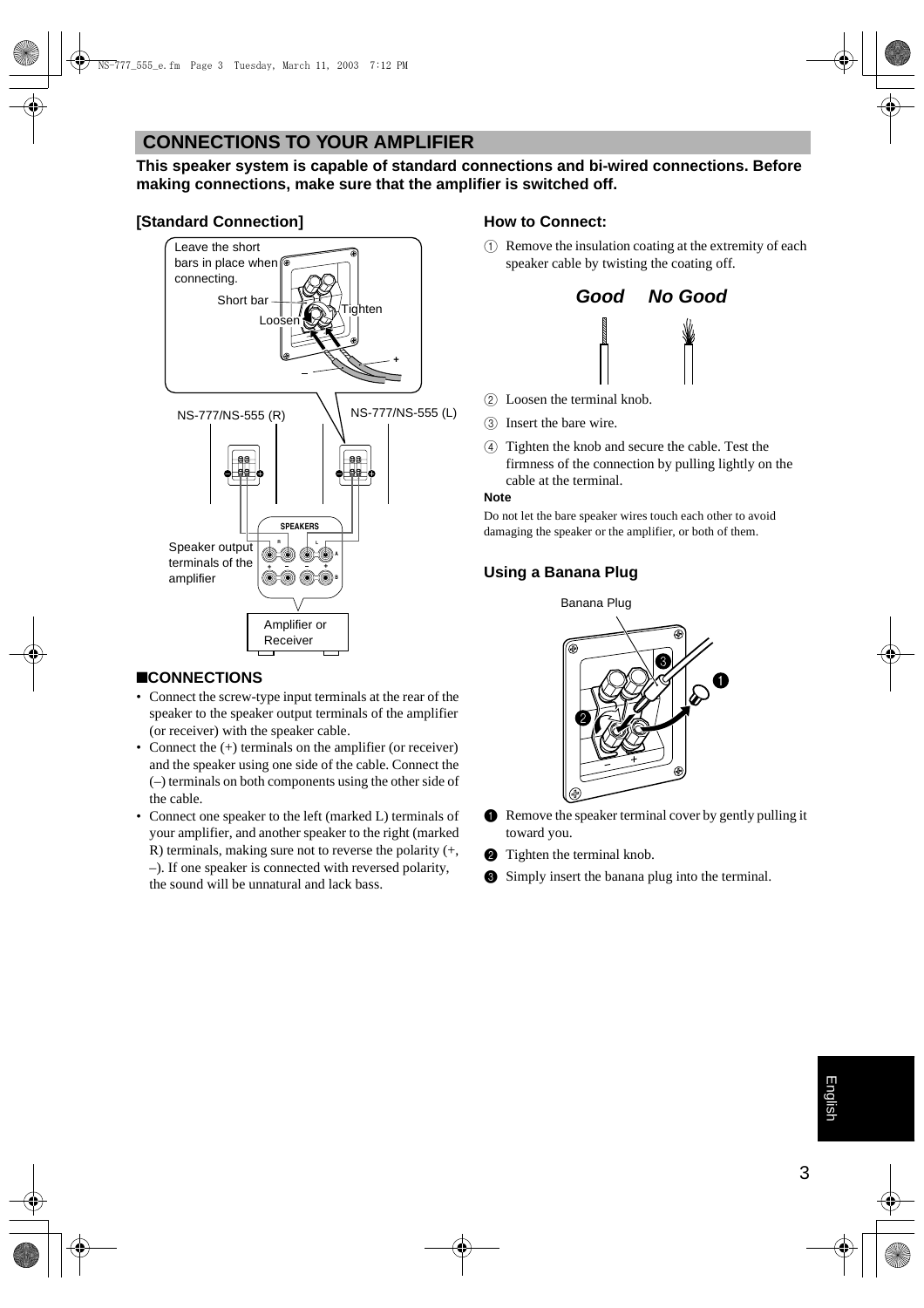## **[Bi-Wired Connection]**



This speaker system is capable of bi-wired connections. To connect the speaker to the output terminals of the amplifier (or receiver), two pairs of cables for each of mid-woofer/ woofer and tweeter used instead of standard connections.

This type of connection decreases the modulation distortion caused by electric resistance of the cables and driving current of the speakers. Consequently, purer sound quality can be expected.

To utilize bi-wired connections, remove the short bars from the terminals first, and then connect the mid-woofer/ woofer and tweeter to the amplifier separately using two pairs of cables.

# **PLACING THE SPEAKERS**

Place the speakers on a sturdy, vibration-free surface, on a well-built stand.

## ■**Using as 2ch stereo speakers**

Better stereo images will be obtained when the speakers are slightly angled in towards the listeners.



### ■**Using as main speakers in a multi channel system**

Position the speakers on both sides of the TV. The positioning of speakers is important, because it controls the whole sound quality of a multi channel system. Set up the speakers on the basis of your listening position by following the owner's manual supplied with your amplifier.



#### **Note**

This speaker features a magnetically shielded design, but there is still a chance that placing it too close to a TV set might impair picture color. Should this happen, move the speaker away from the TV set.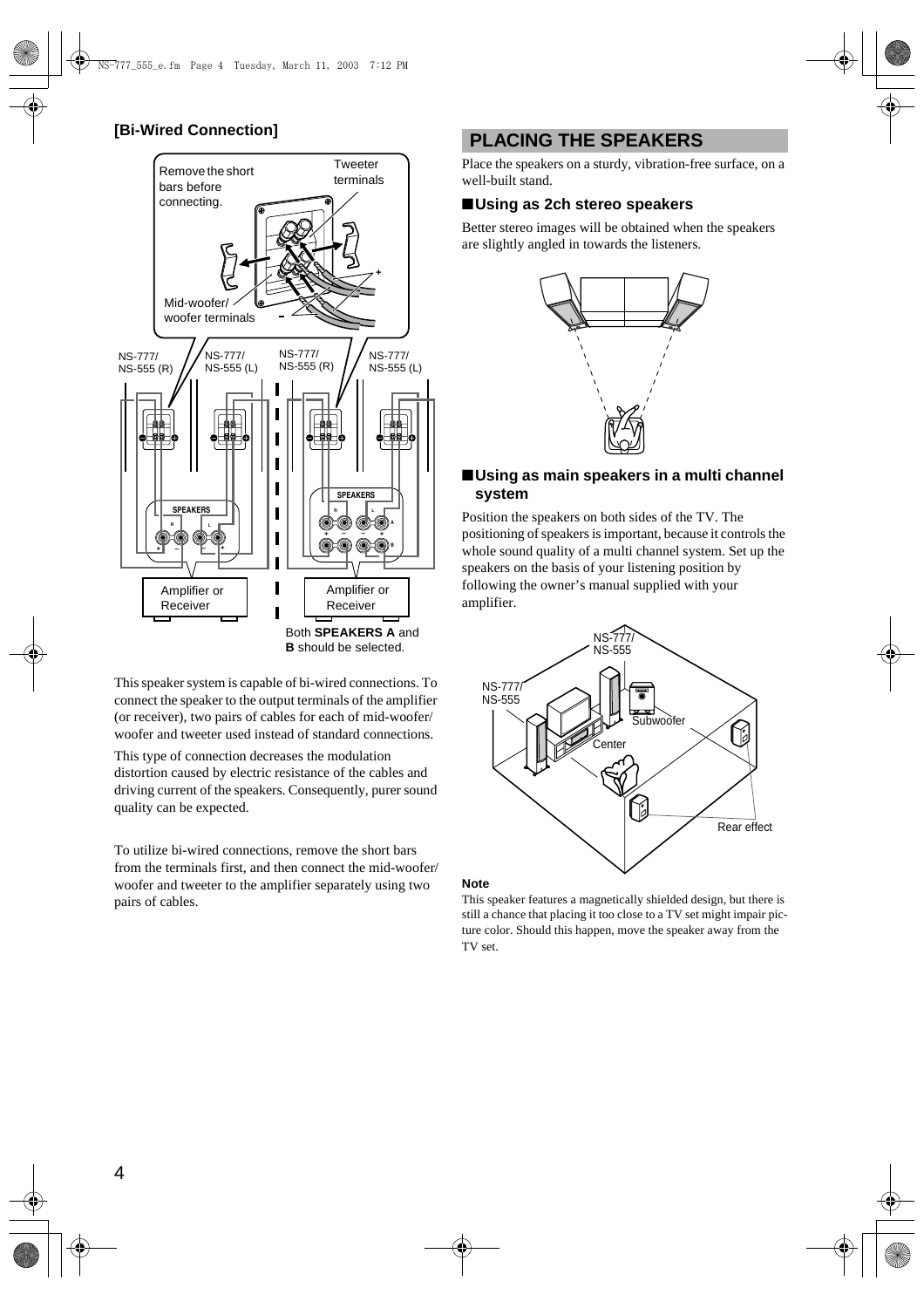# **REMOVING THE FRONT COVER**

The front cover is fastened to the enclosure at six points and can be removed if desired. To remove the cover, hold on to both sides and slowly pull straight away from the speaker. To reattach, line up the six pegs on the inside surface of the cover with the six corresponding holes on the speaker and push gently.



#### **Note**

When the cover is removed, take care not to touch the speaker units with your hands or to exert excessive force with tools.

# **SPECIFICATIONS**

### **NS-777**

|                            | Magnetic shielding type                            |
|----------------------------|----------------------------------------------------|
|                            |                                                    |
|                            | Wave guide horn 13 cm (5") cone mid-range          |
|                            | Wave guide horn $2.5 \text{ cm}$ (1") dome tweeter |
|                            |                                                    |
|                            |                                                    |
|                            |                                                    |
|                            |                                                    |
|                            |                                                    |
|                            |                                                    |
| Dimensions (W $x$ H $x$ D) |                                                    |
|                            |                                                    |
|                            | $(10.9" \times 43.3" \times 15.4")$                |
|                            |                                                    |
|                            |                                                    |
|                            | Washer x 4                                         |
|                            | Screw x 8                                          |
|                            | Pad x 4                                            |
|                            |                                                    |

## **NS-555**

|                                                  | Magnetic shielding type                      |
|--------------------------------------------------|----------------------------------------------|
|                                                  |                                              |
|                                                  | Wave guide horn 13 cm (5") cone mid-range    |
|                                                  | Wave guide horn $2.5$ cm $(1")$ dome tweeter |
|                                                  |                                              |
|                                                  |                                              |
|                                                  |                                              |
|                                                  |                                              |
|                                                  |                                              |
|                                                  |                                              |
| Dimensions (W x H x D)  222 mm x 980 mm x 345 mm |                                              |
|                                                  | (8.74"x 38.6"x 13.6")                        |
|                                                  |                                              |
|                                                  |                                              |
|                                                  | Washer x 4                                   |
|                                                  | Screw x 8                                    |
|                                                  | Pad x 4                                      |
|                                                  |                                              |

- Specifications subject to change without notice due to product improvements.
- Care should be taken not to exceed the input power values noted above.